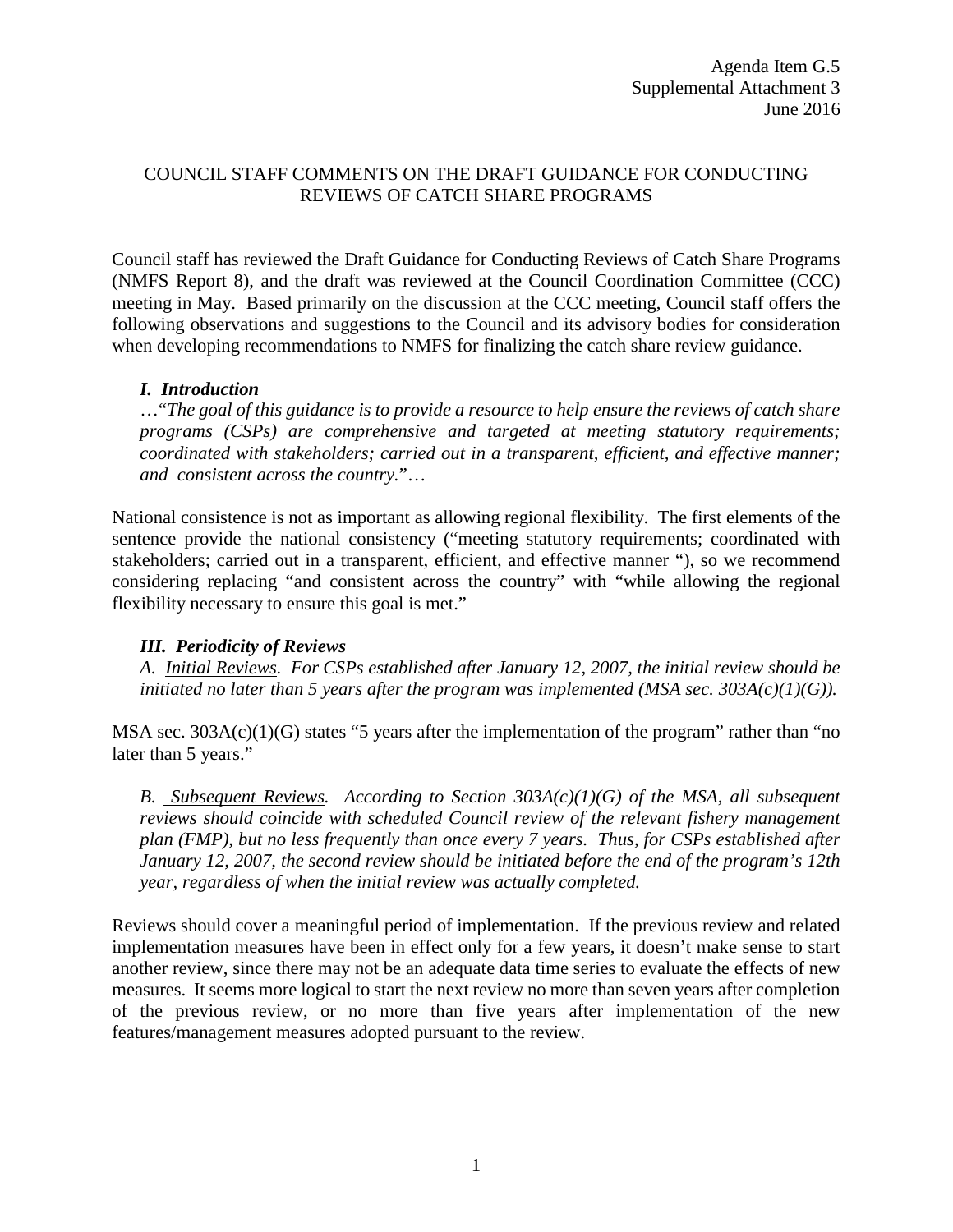#### *IV. Process and Procedures*

*A. Review Plan. The general plan* [for conducting the review] *should be converted into a final plan approximately one year prior to initiating the review.* 

This seems unnecessary, essentially making it a review every 4 (or 6) years. Finalizing the plan should just be the first step in the 5- (or 7-) year review. This reduces flexibility to respond to changing conditions and requires even earlier consultations with constituents.

*Additionally, approval of the review plan by the Council and concurrence from NMFS that the review plan meets the requirements of the MSA should occur at this point.*

The review plan should be adopted through normal Council processes which provide NMFS a voice in the process and an opportunity to let the Council know if the agency has any serious concerns about the plan. As with other Council policy guidance, formal NMFS concurrence and approval should occur at the end of the process.

*C. Interim Report. . . . Where possible, it is recommended that interested stakeholders, particularly program participants, be given the opportunity (formally or informally) to provide feedback on interim reports*.

"Where possible" is a high standard and it is hard to maintain an equitable process with "informal" reviews. The Council process is an open process and there is already opportunity for the public to comment on any report provided for or generated through the process without specifying an additional requirement. Creating a greater opportunity for review implies some form of issuance of draft reports that are then finalized. This would belabor a process which is already working efficiently to generate policy decisions based on sound scientific information.

*V. General Approach, Scope of Review, and Use of Standardized Approaches*

*A. General Approach . . . . Changes in economic impacts at the regional, state, and/or community level are also an important consideration and should be assessed as they are often of key interest to Council members and other stakeholders.* 

Economic impacts are not only of interest to Council members and stakeholders but may often be directly related to the goals and objectives of the program and therefore should be of equal concern to NMFS and fulfillment of the MSA mandates for a review of catch share programs. Change "are also an important consideration" to "should be assessed as they related to goals and objectives of the catch share program."

*B. Scope of Review. In addition, in cases with significant interdependencies or spillover effects between programs, the review could also consider whether the current scope of the program is still preferable to other alternatives. For example, interdependencies between programs may interfere with and possibly preclude achieving the goals and objectives of each program. These issues would be particularly acute in situations where there is significant overlap in the vessels and businesses that participate in multiple programs. Examples of potential changes that could be considered include adding or removing species or gear types from a program, merging separate CSPs, or reallocating species or gears across CSPs.*